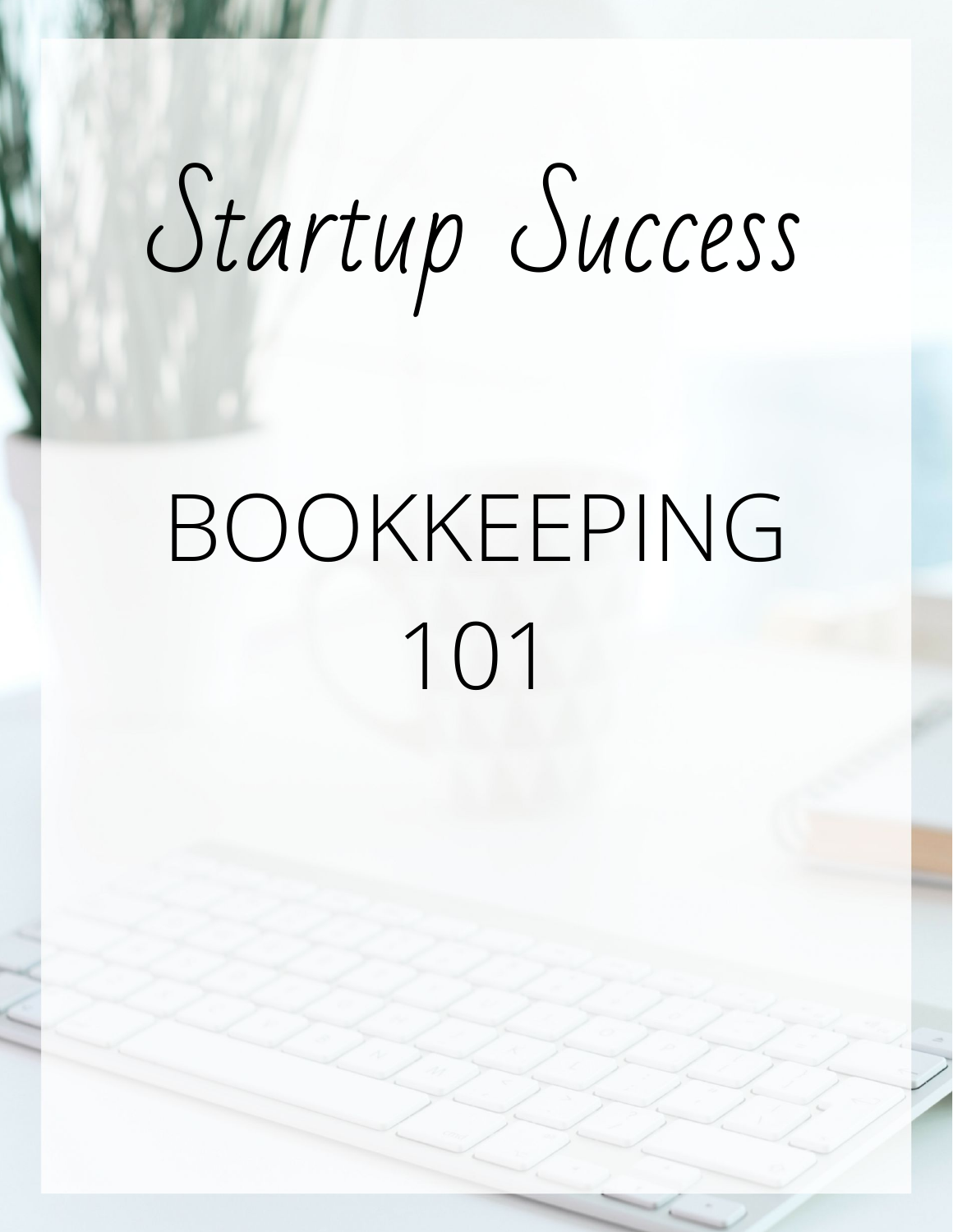Startup Success

MODULE 6 // Organize, Automate, and Outsource

### Bookkeeping 101

#### **Single-Entry Accounting vs Double-Entry Accounting**

Single-Entry Accounting: Each transaction is recorded with a single entry into the accounting system.

Double-Entry Accounting: Each transaction requires a corresponding and opposite entry to a different account.

#### **Cash Accounting vs Accrual Accounting**

Cash Accounting: Payment receipts are recorded during the period they are received, and expenses are recorded in the period in which they are actually paid.

Accrual Accounting: Expenses are matched with the related revenues and/or are reported when the expense occurs, not when the cash is paid.

*The result of accrual accounting is an income statement that better measures the profitability of a company during a specific time period.*